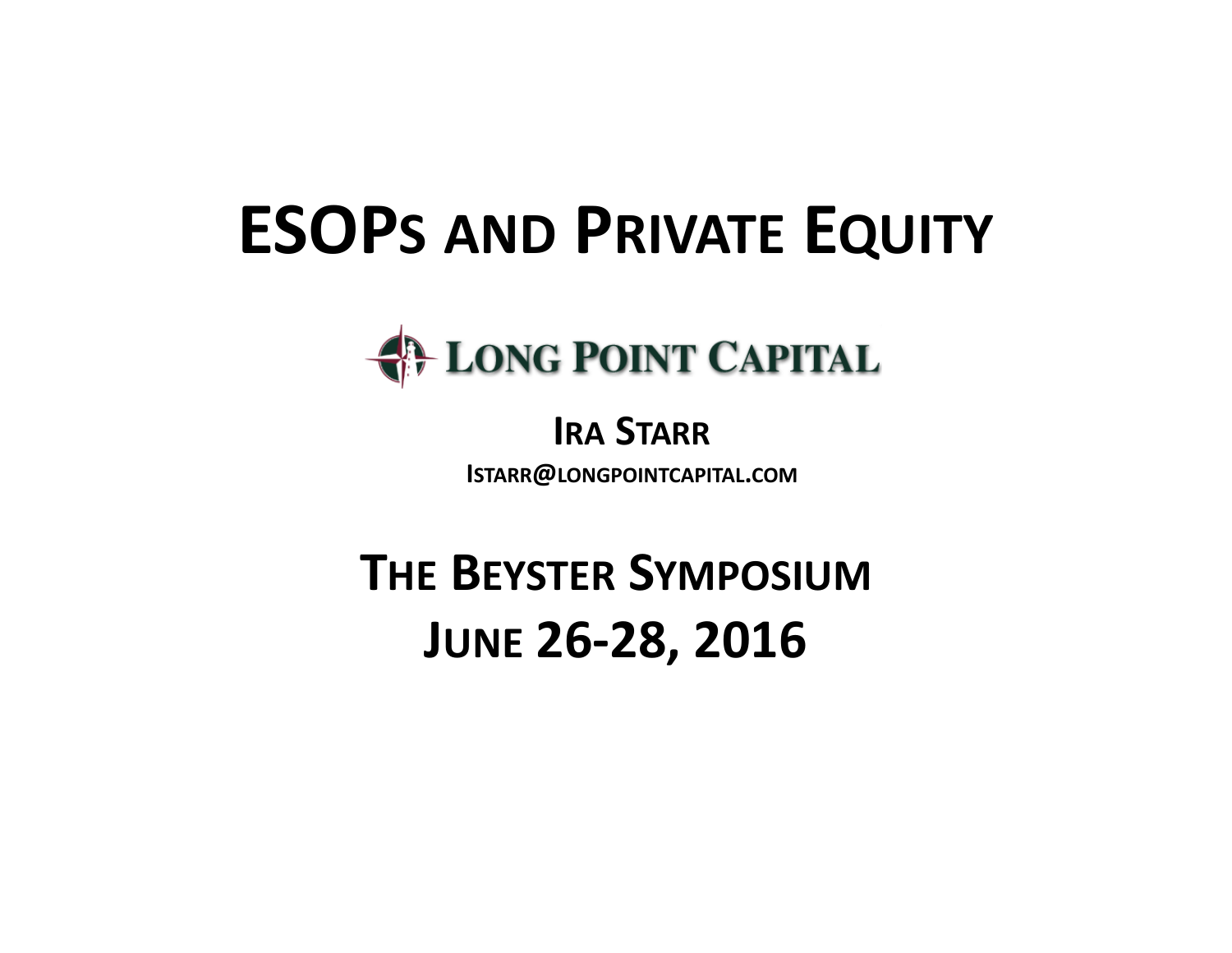## **ESOPS AND PRIVATE EQUITY**

#### •**Employee Ownership can Transform <sup>a</sup> Company**

"Done right, employee ownership can transform <sup>a</sup> company, improve performance and accelerate growth. It can create <sup>a</sup> sustained competitive advantage, driving business success that builds wealth for founders, investors and employee shareholders alike." ‐ Beyster Institute website.

#### •**Private Equity Focuses on Actively Managed, Long Term Value Creation**

"We like to think of ourselves as industrialists. I'm using industrialists in <sup>a</sup> broad sense. We buy <sup>a</sup> company and look at what we can do to make it better. How can we improve operations? … It's our long‐term approach, the fact that we focus on stakeholders. We used to pay more attention to the stockholder: How well did you do on this investment? Today we worry about the environment, the community, the employees—they're all top of the mind." ‐ Excerpts from <sup>a</sup> Henry Kravis Interview with Bloomberg, June 2016

### *ESOPs and Private Equity Investors Share Common Goal of Long Term Value Creation*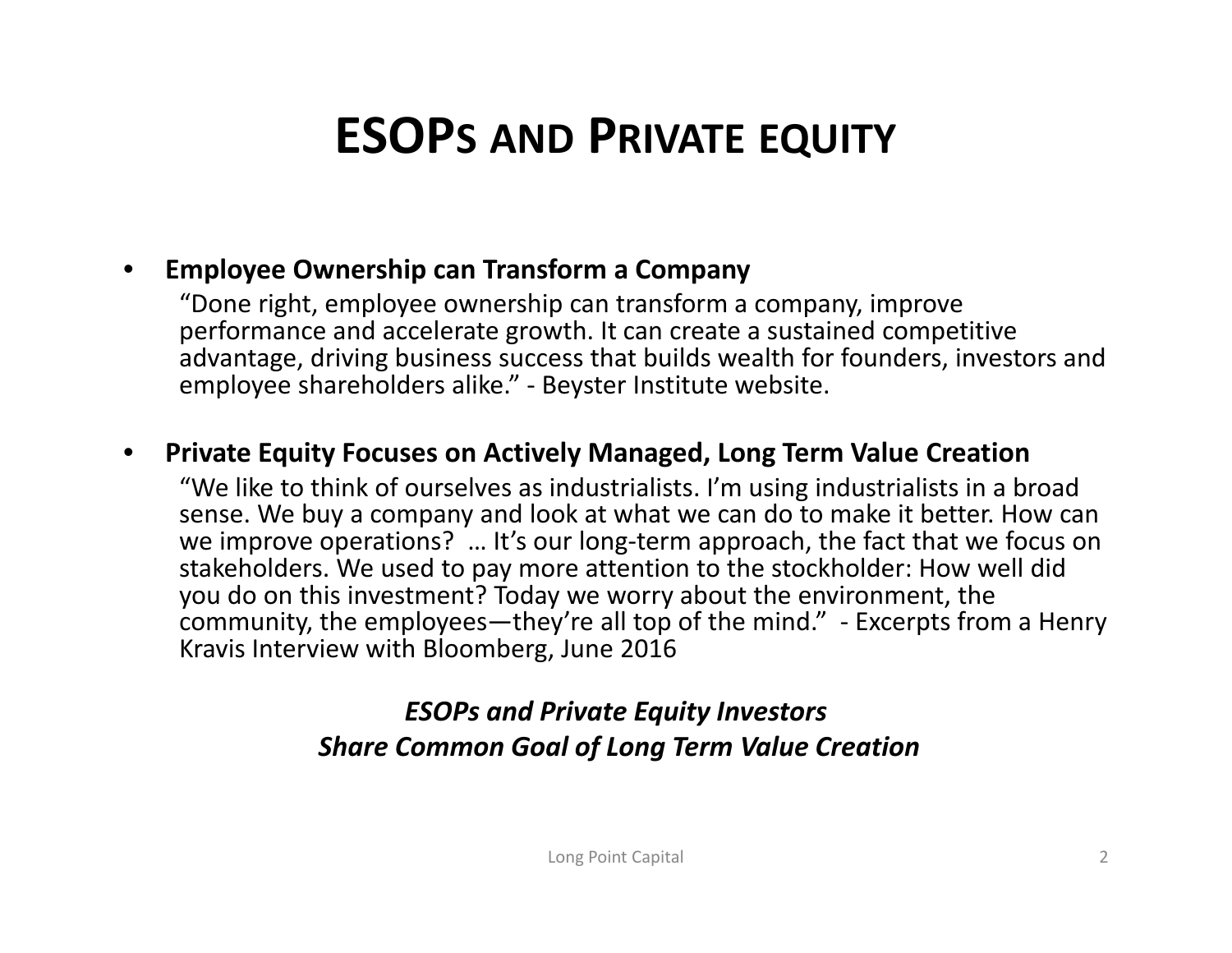# **PRIVATE EQUITY AND ESOPS WHY IT SHOULD MAKE SENSE?**

### •**Comparable Return for Comparable Risk can be Achieved**

- PEG can often structure the investment so that the projected returns are roughly equal in both alternatives since the Private Equity Group (PEG) is taking the same comparable risk in the Traditional PE structure and the PE+ESOP structure
- PEG should be roughly indifferent as to structure based on projected returns

### $\bullet$ **PE+ESOP Offers Significant Employee, Tax and Motivational Benefits**

- Employee retirement plan benefits created at no cost to employees
- Corporate income taxes can be reduced or eliminated
- All stakeholders are motivated to create equity value and wealth

### $\bullet$ **PE+ESOP is Aligned with the Objectives of the ESOP and the Trustee**

- Valuation ‐ Private equity establishes <sup>a</sup> market‐based valuation, i.e. professional investors risking money on an arms‐length negotiated transaction value
- Governance Private equity establishes governance procedures to maximize growth in equity value which benefits the investment by the ESOP and the private equity firm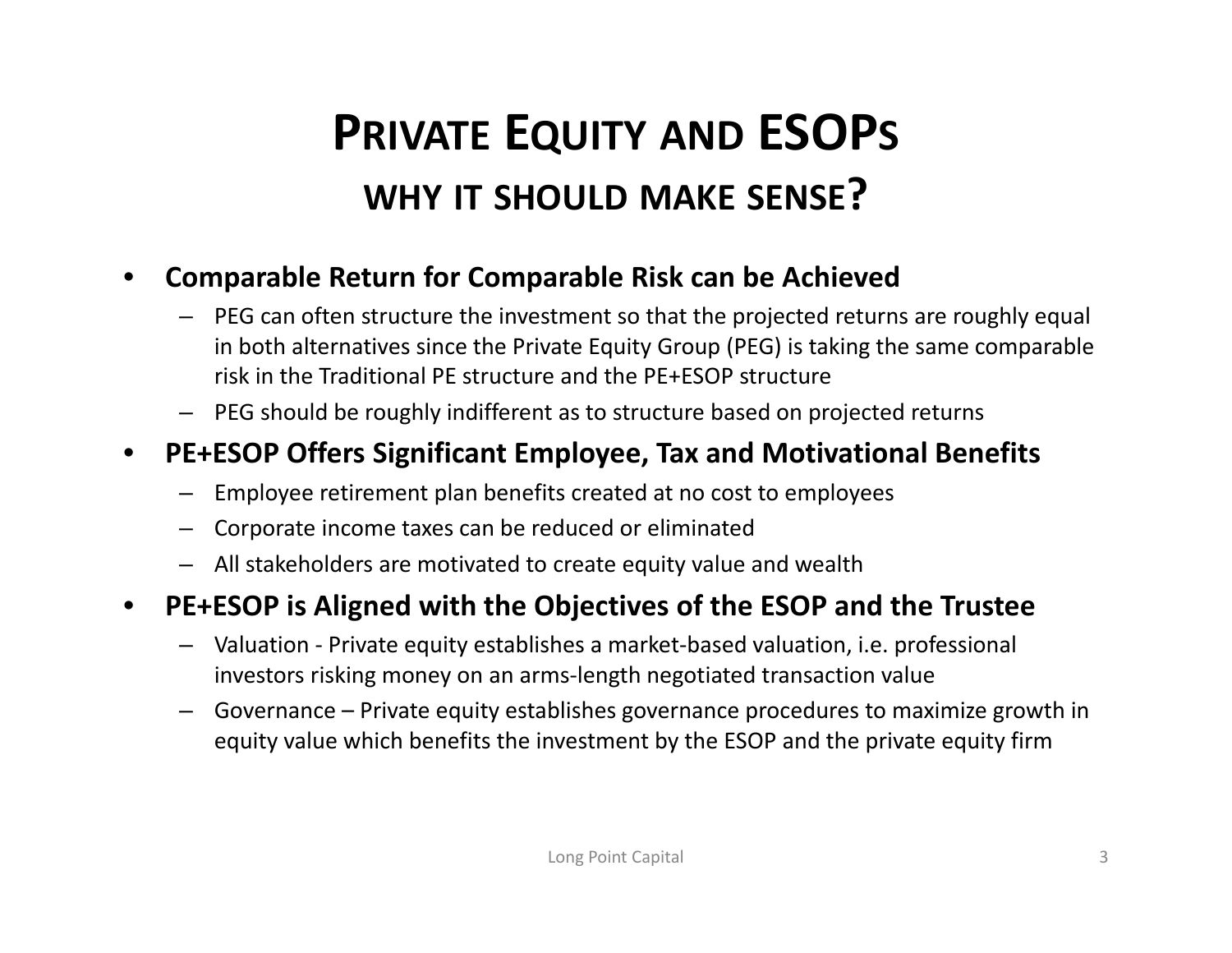## **ESOPS AND PRIVATE EQUITY GROUPS WHERE DO THEY INTERSECT?**

#### •**ESOP Creation ‐ As an Investor in a New ESOP**

– A PEG may provide capital to allow an owner to generate liquidity when selling his company to an ESOP

#### •**ESOP Creation ‐ As <sup>a</sup> Seller to a New ESOP**

– A PEG may sell <sup>a</sup> portfolio company to an ESOP

#### •**Existing ESOP Financing**

A PEG may provide capital to an existing ESOP company in need of financing

### •**ESOP Termination**

– A PEG may purchase <sup>a</sup> company from an ESOP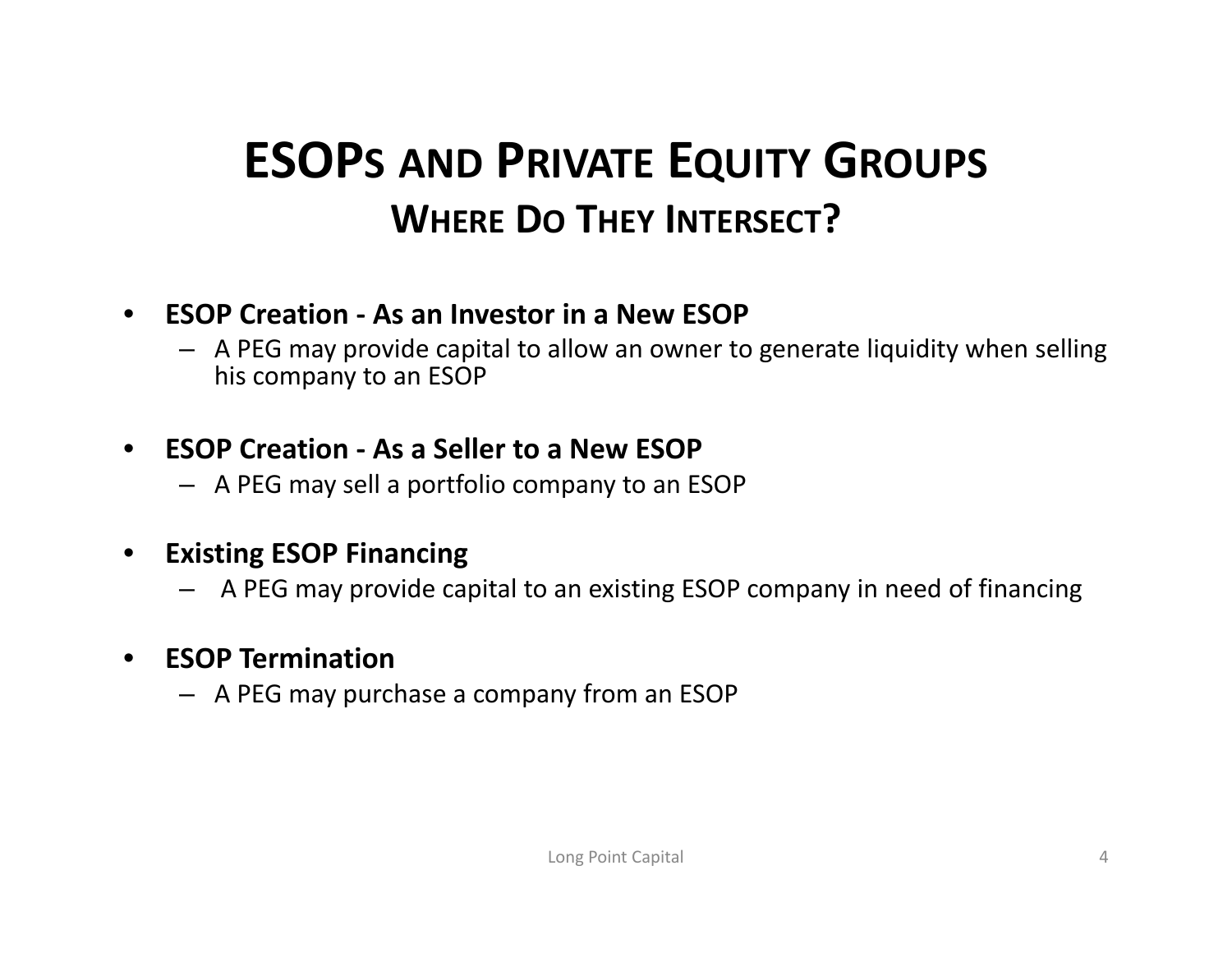## **PRIVATE EQUITY IN ESOPS**

### **WHEN WILL A PRIVATE EQUITY GROUP INVEST IN AN ESOP ?**

- $\bullet$  **The Projected Investment Returns Justify the Risk**
	- The returns are similar to the returns that would be generated for <sup>a</sup> similar risk profile in an alternative investment
- $\bullet$  **The PEG can Create Value and Protect and Exit Its Investment through Proper Governance Provisions**
- $\bullet$  **The PEG can Structure its Investment to Meet the Constraints Imposed by the Tax code and ERISA**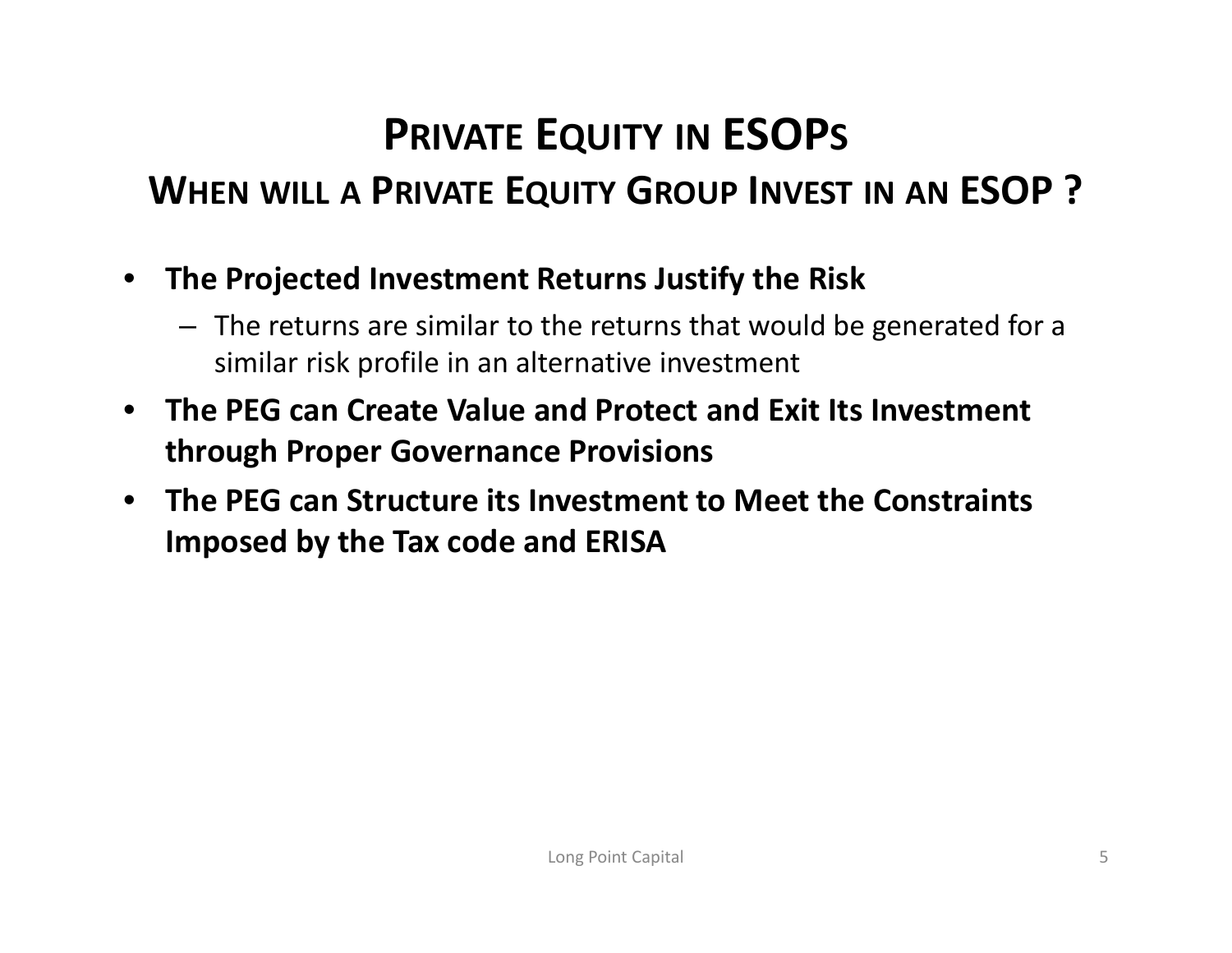## **PRIVATE EQUITY AND ESOPS WHAT ARE PEG ALTERNATIVES FOR INVESTMENT?**

| <b>Transaction</b><br><b>Alternative</b>                          | <b>How Does it Work?</b>                                                                                                                                                                                                                                                                         | <b>Benefits</b>                                                                                                                                                                                                                                                                                                                                                                                                                                           |
|-------------------------------------------------------------------|--------------------------------------------------------------------------------------------------------------------------------------------------------------------------------------------------------------------------------------------------------------------------------------------------|-----------------------------------------------------------------------------------------------------------------------------------------------------------------------------------------------------------------------------------------------------------------------------------------------------------------------------------------------------------------------------------------------------------------------------------------------------------|
| <b>Traditional</b><br><b>Private Equity</b><br><b>Transaction</b> | Cash is generated through an equity<br>investment by the PEG and third-<br>party debt financing<br>Owners receive proceeds consisting<br>of cash and an equity interest in the<br>ongoing company<br>Typical transaction split of value -<br>80% plus in cash, 20% in equity<br>reinvestment     | PE Group can provide significant value through<br>additional expertise, relationships and capital<br>Incentives can be created through management<br>options and culture change may be minimal                                                                                                                                                                                                                                                            |
| <b>PE+ESOP</b><br><b>Transaction</b>                              | <b>SAME AS ABOVE BUT:</b><br>Typically structured as a 100% S-<br>Corp ESOP<br>Synthetic equity investment (notes<br>and options) used by the PEG<br>instead of a traditional equity<br>investment.<br>Owners receive proceeds consisting<br>of cash and synthetic equity (notes<br>and options) | <b>SAME AS ABOVE PLUS:</b><br>Employee ownership and retirement benefits<br>created.<br>Seller's taxable gain can be reduced or<br>eliminated if structured through a IRC 1042<br>exchange, potentially eliminating a tax liability<br>that could approach 35% of proceeds.<br>Corporate taxes can be reduced or eliminated.<br>$\overline{\phantom{m}}$<br>PEG, Seller and ESOP are aligned in desire for<br>fair price and future equity value creation |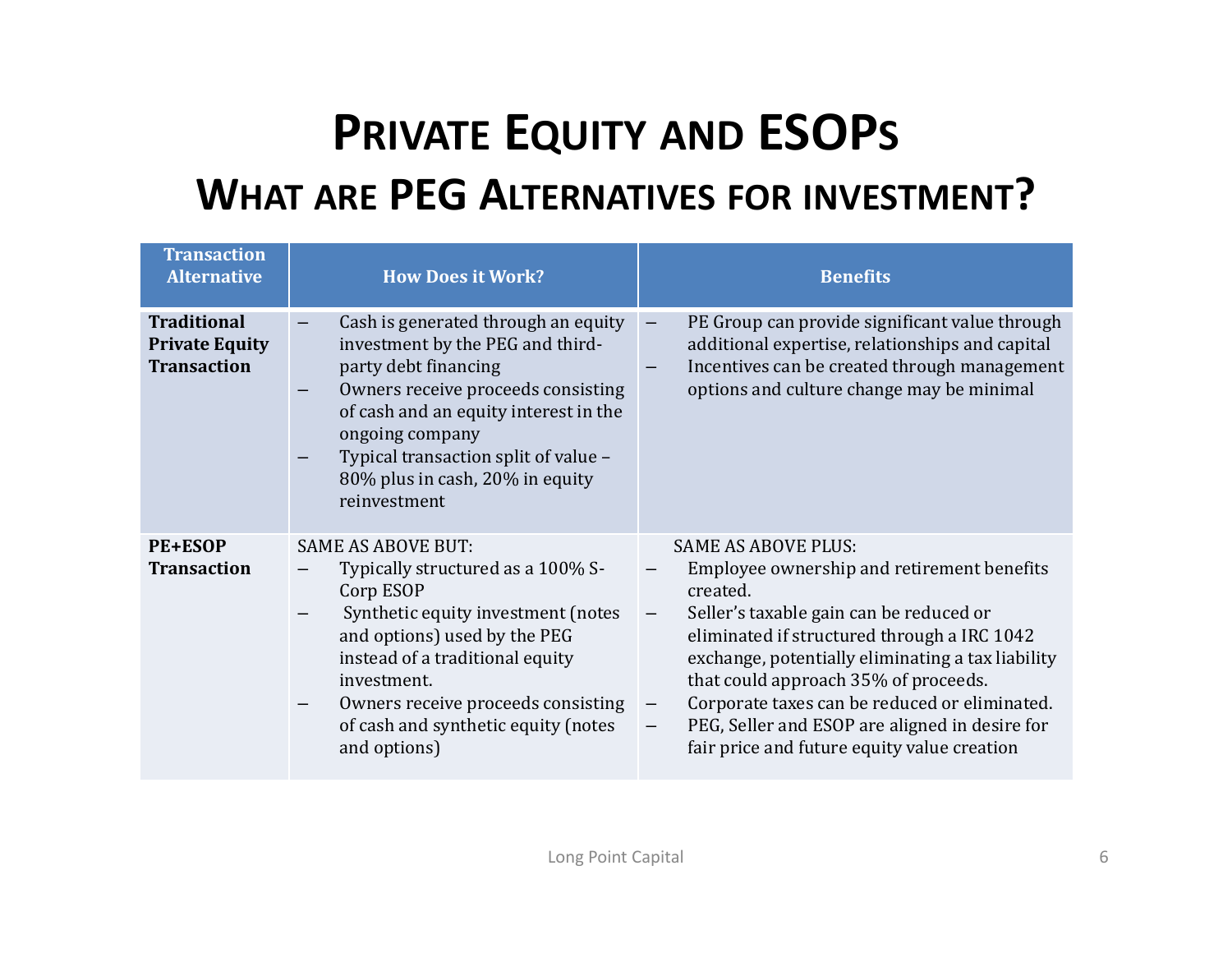## **PRIVATE EQUITY AND ESOPS WHAT ARE THE OBSTACLES?**

### •**Structural Considerations**

– Legal and Ownership form of corporation may reduce tax benefits of <sup>a</sup> PE+ESOP transaction – capital gain deferral/elimination only possible with <sup>a</sup> C‐Corp

### •**Complexity and Expertise Considerations**

– Most PEGs and M&A advisors typically do not possess the expertise to evaluate the PE+ESOP structure and often will shoot it down rather than engage outside experts

### •**Awareness and Perception Considerations**

- "Too Good to be True" If it is possible to eliminate capital gains taxes and eliminate corporate taxes, then why isn't everyone doing it?
- ESOP myths and misunderstandings lead to negative perceptions

### $\bullet$ **Intermediary Incentive Considerations**

- If an investment banker is engaged by <sup>a</sup> seller, he is virtually always incentivized to maximize the price/valuation without any regard for tax considerations
- In the mind of an investment banker, the PE+ESOP transaction creates additional risk – timing, complexity – without any economic upside

### •**Regulatory Considerations**

– DOL regulates retirement plans, including ESOPs, adding another party to the mix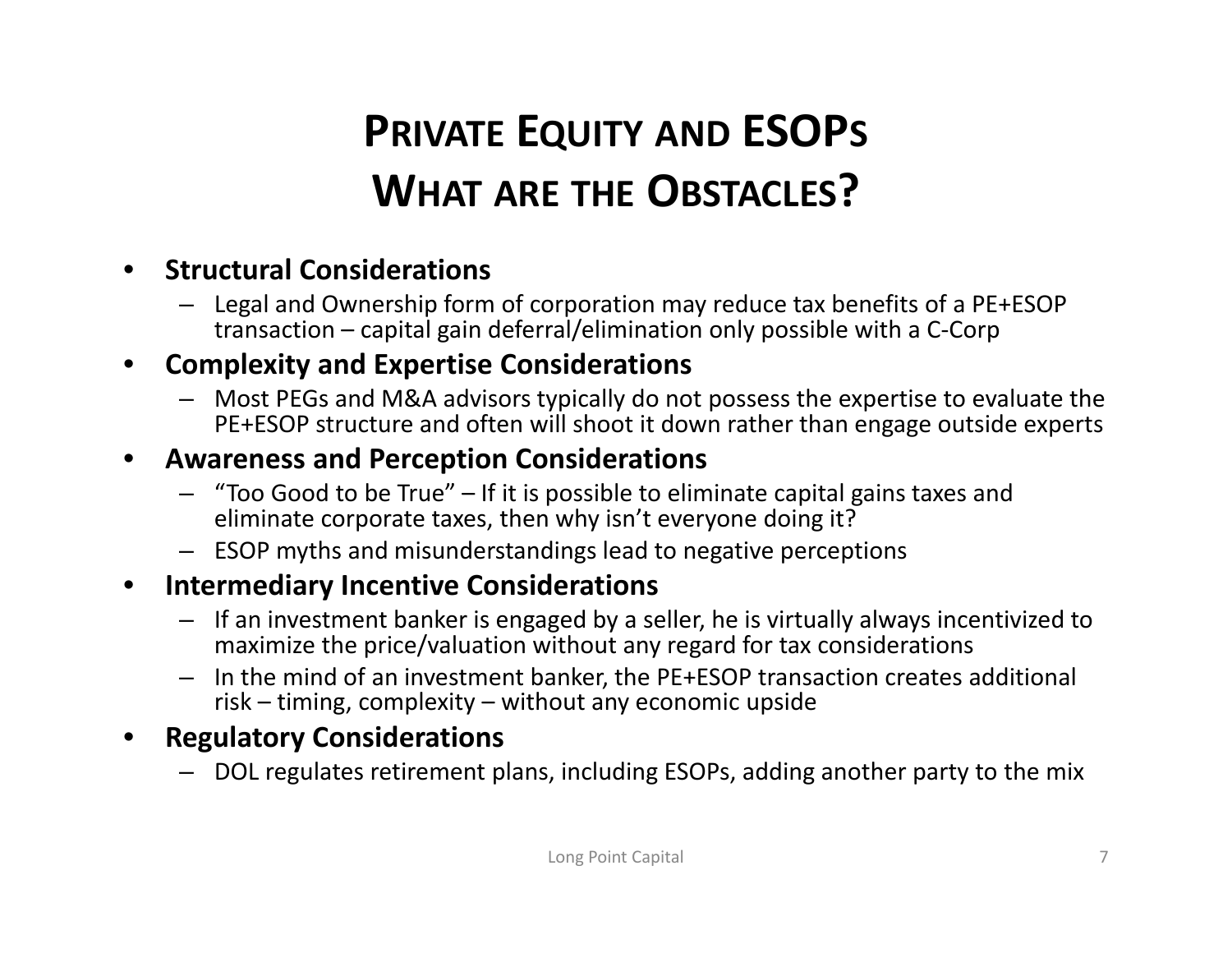### **PRIVATE EQUITY AND ESOPS HOW TO OVERCOME THE OBSTACLES?**

| <b>Intention</b>                                                                                                                                                                  | Idea                                                                                                                                                                                                                                                                                                               |
|-----------------------------------------------------------------------------------------------------------------------------------------------------------------------------------|--------------------------------------------------------------------------------------------------------------------------------------------------------------------------------------------------------------------------------------------------------------------------------------------------------------------|
| <b>Make ESOPs More Attractive to Sellers</b><br>Will drive sellers to demand the ESOP<br>alternative to achieve its tax benefits                                                  | Extend IRC 1042 Exchange to S-Corps, the corporate<br>structure for the vast majority of private companies,<br>allowing more sellers to benefit from capital gain<br>deferral/elimination.                                                                                                                         |
| <b>Make ESOPs Attractive to Impact Investors</b><br>Will incentivize PEGs to learn about ESOPs to<br>create new investor base                                                     | Educate Impact Investors on the social benefits of ESOP<br>creation. Educate Impact Investors that they can achieve<br>social benefits without sacrificing returns through a<br>PE+ESOP investment.                                                                                                                |
| <b>Make ESOPs Less Complicated to Execute</b><br>Execution of an ESOP is sometimes as much<br>an art as a science – clear cut guidelines will<br>makes it more attractive to PEGs | PE+ESOP transactions are market based valuation<br>transactions – there is a buyer looking for the lowest price<br>and a seller looking for the highest price. A traditional<br>ESOP is a a self-dealing transaction. ESOP trustees must<br>learn to evaluate PE+ESOP deals differently from<br>traditional ESOPs. |
| <b>Demystify ESOPS and Clear Ups Myths</b><br>Don't drive away PEGs and Sellers because of<br>misinformation.                                                                     | ESOP industry associations could create better<br>communication programs to create clarity.                                                                                                                                                                                                                        |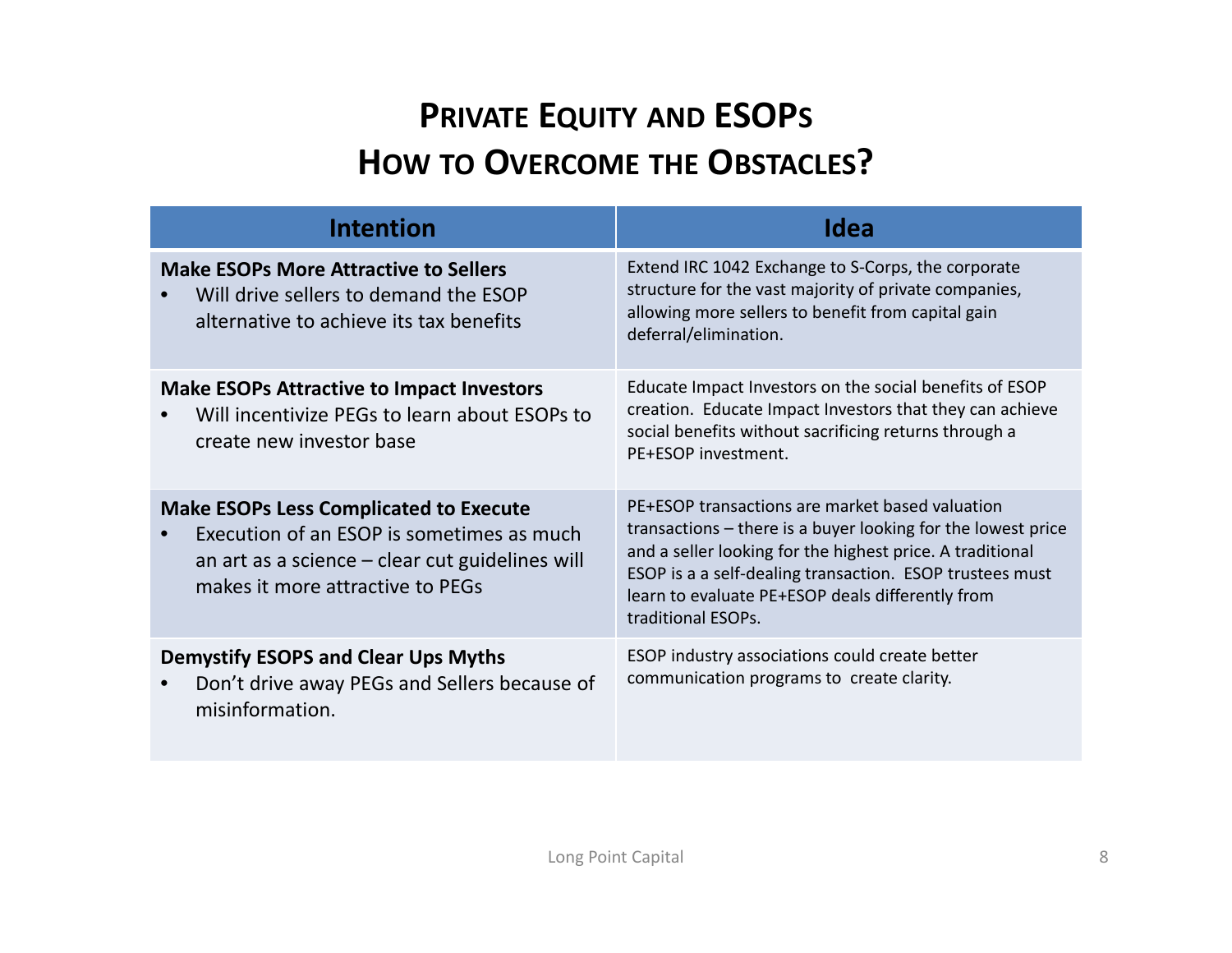### **PRIVATE EQUITY AND ESOPS HOW TO OVERCOME THE OBSTACLES?**

| <b>Intention</b>                                                                                                                                                                                     | Idea                                                                                                                                                                                            |
|------------------------------------------------------------------------------------------------------------------------------------------------------------------------------------------------------|-------------------------------------------------------------------------------------------------------------------------------------------------------------------------------------------------|
| <b>Publicize ESOP Success Stories</b><br>Creating a positive public perception of ESOPs<br>would lead more PEGs, sellers and employees<br>to suggest a company sale to an ESOP.                      | ESOPs industry associations should help to publicize<br>successful ESOPs. Newspapers tend to run negative<br>stories about ESOPs, e.g. Chicago Tribune, creating<br>negative public perception. |
| <b>Educate PEGs on Productivity Benefits of ESOPs</b><br>If PEGs believe that employee ownership will<br>create more value for their investors, they will<br>be more open to the PE+ESOP transaction | Create academic studies that measure the economic<br>benefits of ESOPs and employee ownership.                                                                                                  |